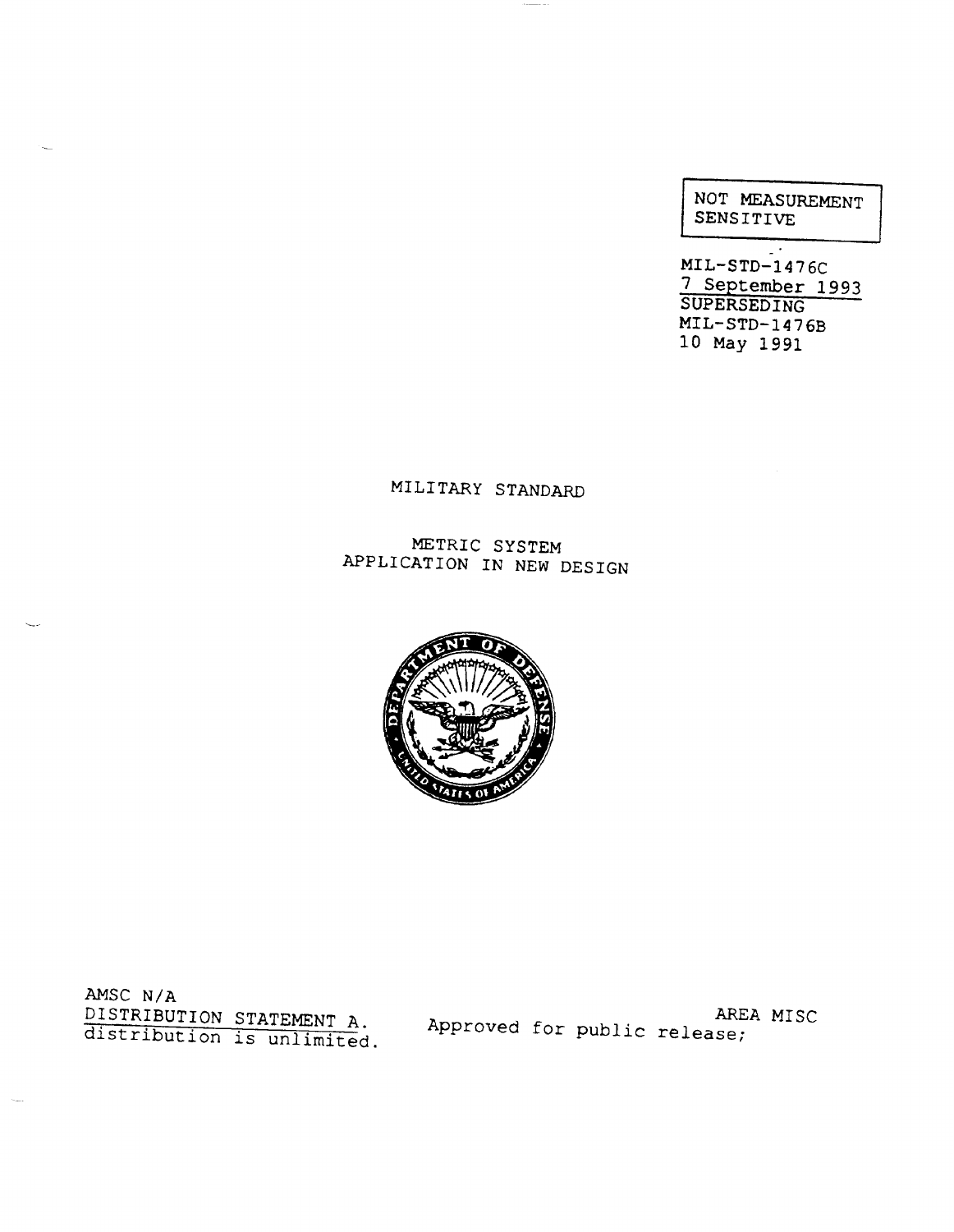#### FOREWORD

1. This military standard is approved for use by all Departments and Agencies of the Department of Defense.

2. Beneficial comments (recommendations, additions, deletions) and any pertinent data which may be of use in improving this document should be addressed to: Commander, U.S. Army Missile Command, ATTN: AMSMI-RD-SE-TD-ST, Redstone Arsenal, AL 35898-5276 by using the Standardization Document Improvement Proposal (DD Form 1426) appearing at the end of this document or by letter.

3. This standard is intended to be referenced only in those contracts for which a decision has been made to design an 'item, equipment, or system in metric units.

4. Care must be exercised in specifying metric components because if they are specified prior to industrial production to adopted national metric standards, it could result in: (a) nonstandard metric configurations, (b) unnecessary items in the supply system, and (c) extra costs because DoD contracts might absorb initial conversion costs of the producing industries.

5. It is usually more practical to design and produce a "new" item, equipment, or system in metric than to convert existing designs or production hardware. This standard requires: (a) that new designs for the end items under contract be designed and expressed in metric units, and (b) that existing metric designed components (parts and assemblies) be selected providing they are technically adequate and available at an equal or lower life-cycle cost.

6. During an extended period of changeover to the use of the metric system on a national basis, commercial and other already-designed components will be available in a mix of straight inch-pound, hybrid, and metric designs.

7. Tailoring of the use of this standard to meet the requirements of specific contract is encouraged.

ii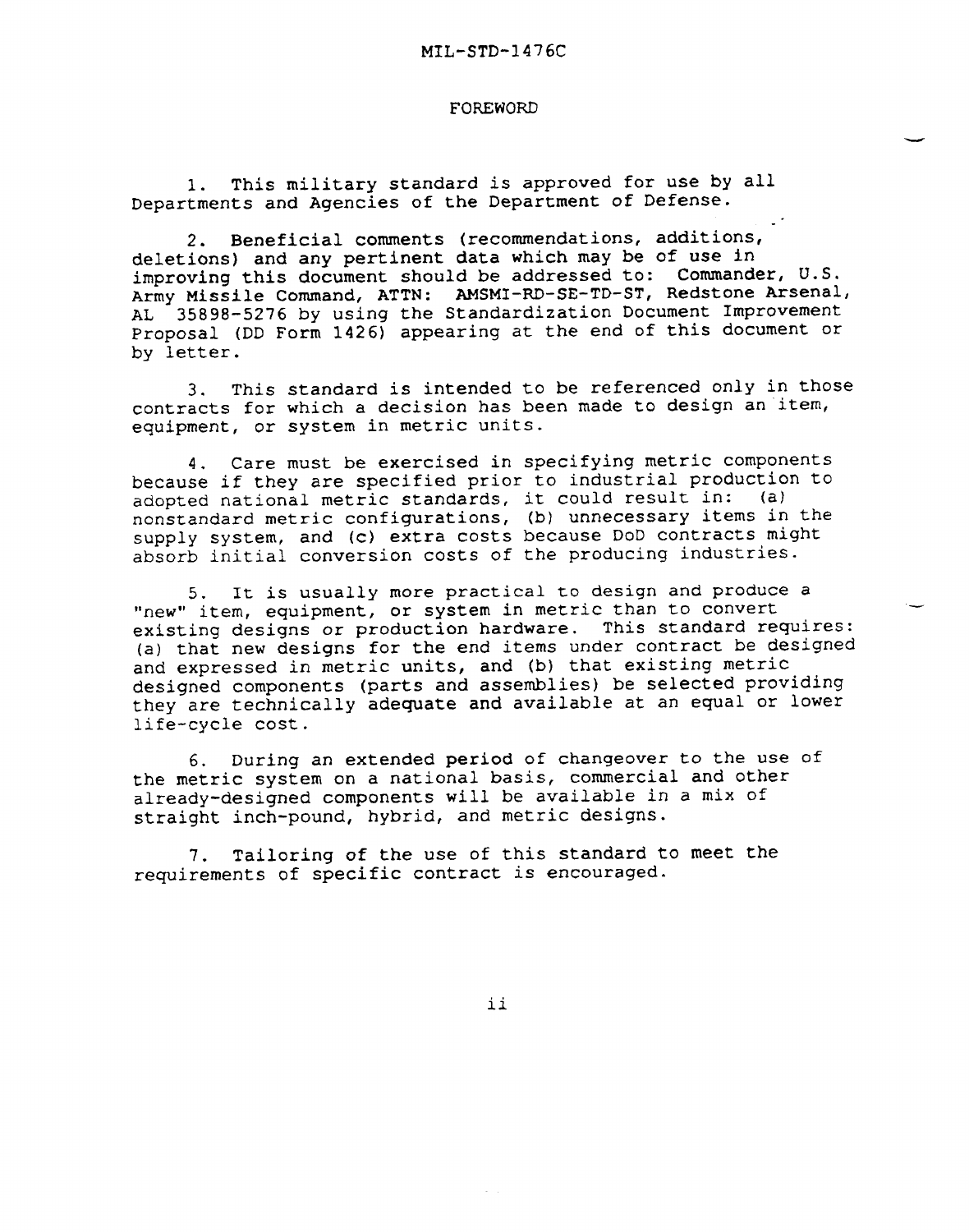# MIL-STD-1476C

 $\sim$  0.000  $\sim$ 

### **CONTENTS**

### PARAGRAPH

-.

 $\sim$ 

PAGE

| 1.    | <b>SCOPE</b>                                           |                                            |
|-------|--------------------------------------------------------|--------------------------------------------|
| 1.1   | Scope                                                  | 1                                          |
| 1.2   | Purpose                                                | $\mathbf{1}$                               |
| 2.    | APPLICABLE DOCUMENTS                                   | $\mathbf 1$                                |
| 2.1   | Government documents                                   | $\begin{array}{c} 2 \\ 2 \\ 2 \end{array}$ |
| 2.1.1 | Specifications, standards, and handbooks               |                                            |
| 2.2   | Non-Government publications                            |                                            |
| 2.3   | Order of precedence                                    | $\frac{2}{3}$                              |
| 3.    | DEFINITIONS                                            |                                            |
| 3.1   | Dual dimensions                                        | $\overline{\mathbf{4}}$                    |
| 3.2   | Dual indication                                        | $\boldsymbol{4}$                           |
| 3.3   | Hard conversion                                        | 4                                          |
| 3.4   | Hybrid                                                 | $\overline{\mathbf{4}}$                    |
| 3.5   | Inch-pound units                                       | $\overline{\mathbf{4}}$                    |
| 3.6   | Metric design                                          | $\boldsymbol{4}$                           |
| 3.7   | Metric system, metric units                            | $\overline{4}$                             |
| 3.7.1 | SI units                                               | 4                                          |
| 3.7.2 | Preferred metric units                                 | $\boldsymbol{4}$                           |
| 3.8   | Soft conversion                                        | 5                                          |
| 4.    | GENERAL REQUIREMENTS                                   | $\frac{5}{6}$                              |
| 5.    | DETAILED REQUIREMENTS                                  |                                            |
| 5.1   | Metric units                                           | $\overline{\mathcal{L}}$                   |
| 5.1.1 | Preferred units                                        | $\overline{7}$                             |
| 5.2   | New design                                             | $\overline{\phantom{a}}$                   |
| 5.3   | Existing items                                         | $\overline{7}$                             |
| 5.3.1 | Material sizes                                         | $\overline{7}$                             |
| 5.3.2 | Components                                             | $\overline{7}$                             |
| 5.3.3 | Instrumentation                                        | $\overline{7}$                             |
| 5.4   |                                                        | $\overline{7}$                             |
|       | Modification of existing inch-pound<br>designs         |                                            |
| 5.5   | Technical documentation                                | 7                                          |
| 5.5.1 | Engineering drawings                                   | 7                                          |
| 5.5.2 | Specifications                                         | 8                                          |
| 5.5.3 | Other technical data                                   | 8                                          |
| 5.5.4 | Interface devices                                      | 8                                          |
| 5.5.5 |                                                        | 8                                          |
| 5.5.6 | Inch-pound and metric equivalents<br>Metric identifier | 8                                          |
| 6.    | <b>NOTES</b>                                           | 9                                          |
| 6.1   | Intended use                                           | 10                                         |
| 6.2   | Issue of DODISS                                        | 10                                         |
| 6.3   |                                                        | 10                                         |
| 6.4   | Subject term (keyword) listing                         | 10                                         |
|       | Changes from previous issue                            | 10                                         |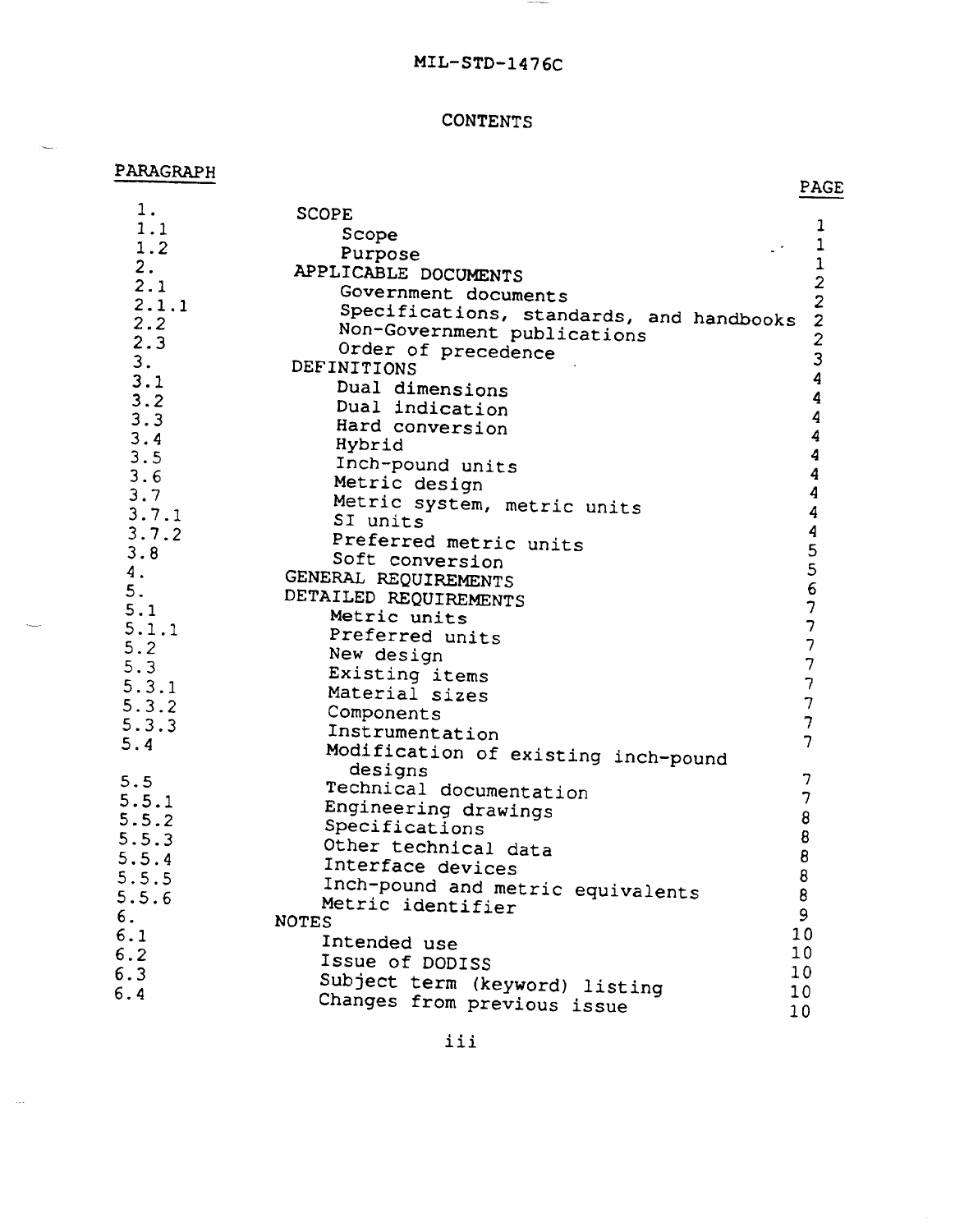#### 1. SCOPE

1.1 Scope. This standard covers the detailed requirements for employing the metric system of measurement in new design and in accompanying documentation.

1.2 Purpose. The purpose of this standard is to describe how the metric system will apply to new design or existing subsystems/equipments, during design of new systems (ships, subsystems/equipments, interest of new systems (subsystems). components, and for configuration and functional description in accompanying documents.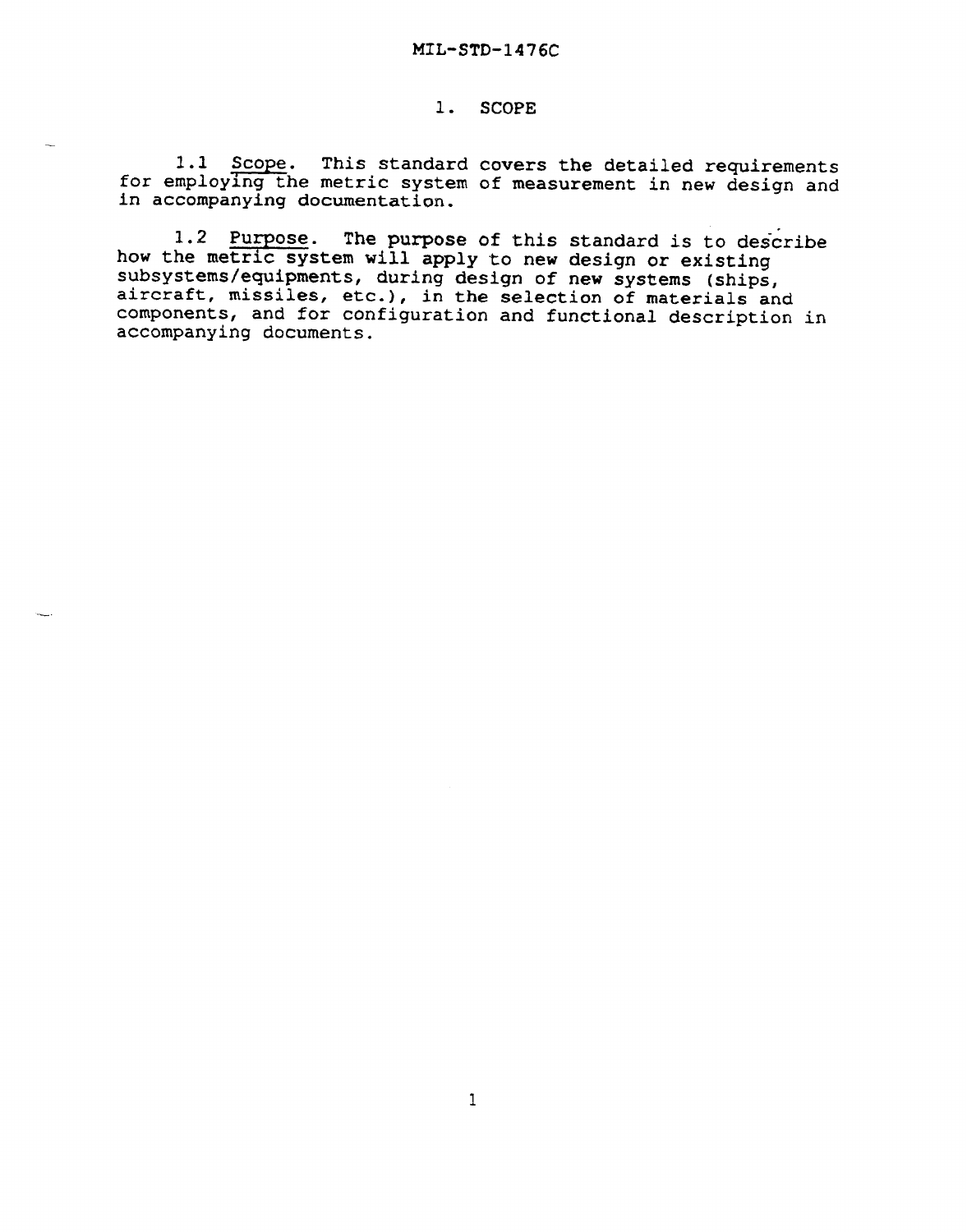#### 2. APPLICABLE DOCUMENTS

#### 2.1 Government documents.

2 .1.1 Specifications, standards, and handbooks. The following specifications, standards, and handbooks form a part of this document to the extent specified herein. Unless otherwise specified, the issues of these documents are those listed in the issue of the Department of Defense Index of Specifications and Standards (DODISS) and supplement thereto, cited in the solicitation (see 6.2).

**STANDARDS** 

FEDERAL

| $FED-STD-376 -$ | Preferred Metric Units for General |
|-----------------|------------------------------------|
|                 | Use by the Federal Government      |

-

MILITARY

MIL-STD-970 Standards and Specifications, Order of Preference for the Selection of

(Unless otherwise indicated, copies of the federal and military specifications, standards, and handbooks are available from the Standardization Documents Order Desk, Bldg. 4D, 700 Robbins Ave., Philadelphia, PA 19111-5094.)

2.2 Non-Government publications. The following documents form a part of this document to the extent specified herein. Unless otherwise specified, the issues of the documents which are DoD adopted are those listed in the issue of the DODISS cited in the solicitation. Unless otherwise specified, the issues of documents not listed in the DODISS are the issues of the documents cited in the solicitation (see 6.2).

AMERICAN SOCIETY OF MECHANICAL ENGINEERS

ANSI/ASME Y14.5M - Dimensioning and Tolerancing

(Application for copies should be addressed to the American Society of Mechanical Engineers, 345 East 47th Street, New York, NY 10017.)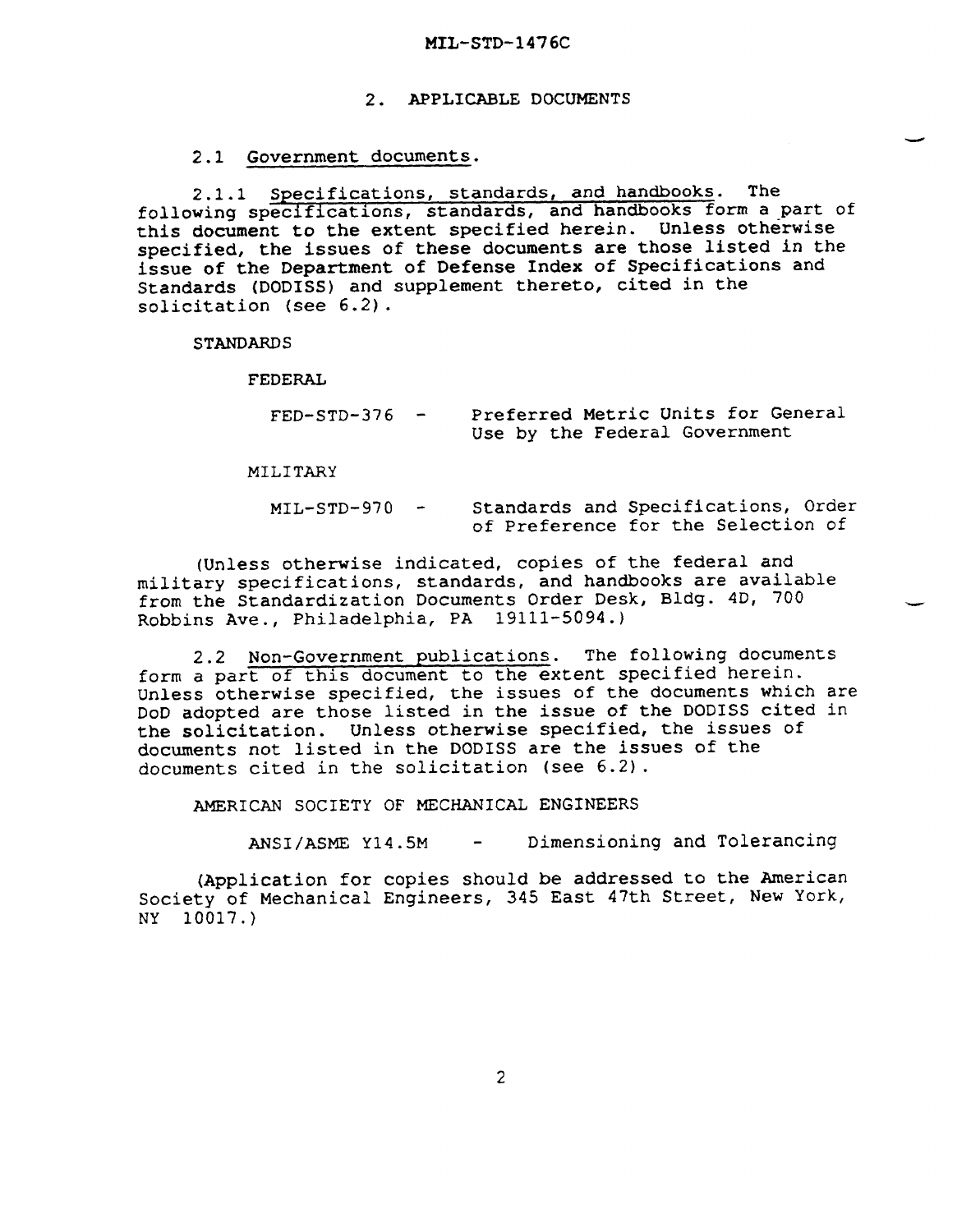INSTITUTE OF ELECTRICAL AND ELECTRONICS ENGINEERS, INC.

ANSI/IEEE 268 - American National Standard for Metric Practice

(Application for copies should be addressed to the Institute of Electrical and Electronics Engineers, Inc., 445 Hoes Lane, P.O. Box 1331, Piscataway, NJ 08855-1331.)

(Non-Government standards and other publications are normally available from the organizations that prepare or distribute the documents. These documents also may be available in or through libraries or other informational services.)

2.3 Order of precedence. In the event of a conflict between the text of this document and the references cited herein, the text of this document takes precedence. Nothing in this document, however, supersedes applicable laws and regulations unless a specific exemption has been obtained.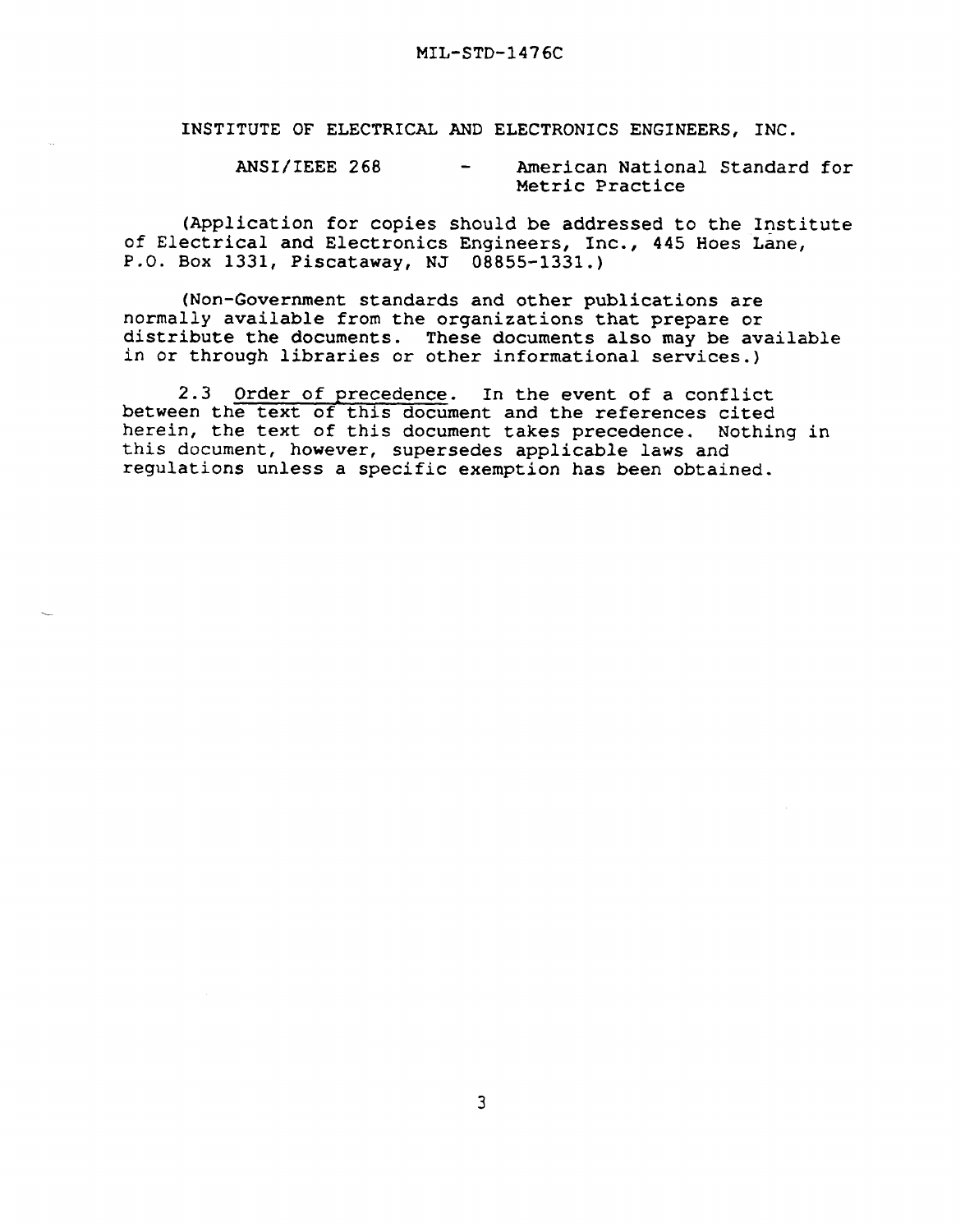#### 3. DEFINITIONS

3.1 Dual dimensions. A former practice which included linear dimensions in views of a drawing in both metric and inchpound units.

3.2 Dual indication. The inclusion, in text or on instrumentation and gaging, of a quantity (characteristic or dimension) in both metric and inch-pound units (for example:  $kPa$  (100 lbf/in<sup>2</sup>)). 700

3.3 Hard conversion. The process of changing inch-pound measurement units to non-equivalent metric units which necessitates physical conversion changes outside those permitted by established measurement tolerances. NOTE: Although the term "hard conversion" is in general use, it is technically incorrect when applied to specific items because no "conversion" takes place. Instead, a new metric item requiring new item identification is created to replace the customary item. The new item is often referred to as being in "hard metric".

3.4 Hybrid. A combination or mixture of metric and inchpound items.

3.5 Inch-pound units. Units based upon the inch and the pound, commonly used in the United States, and defined by the National Bureau of Standards (now the National Institute of Standards and Technology). In this standard, the term inch-pound unit includes other customary units, such as the degree Fahrenheit, Btu, horsepower, etc., that are used extensively in the United States at present.

-

3.6 Metric design. Product design using metric dimensions, selected as appropriate, without considering conceptual or physical conversion from inch-pound units.

3.7 Metric system, metric units.

3.7.1 S1 units. Units belonging to the International System of Units, which is abbreviated S1 (from the French Le Systeme International d'Unites) , as interpreted or modified for use in the United States by the Secretary of Commerce (55 FR 52242, December 20, 1990). The S1 is the modernized form of the metric system.

 $\overline{4}$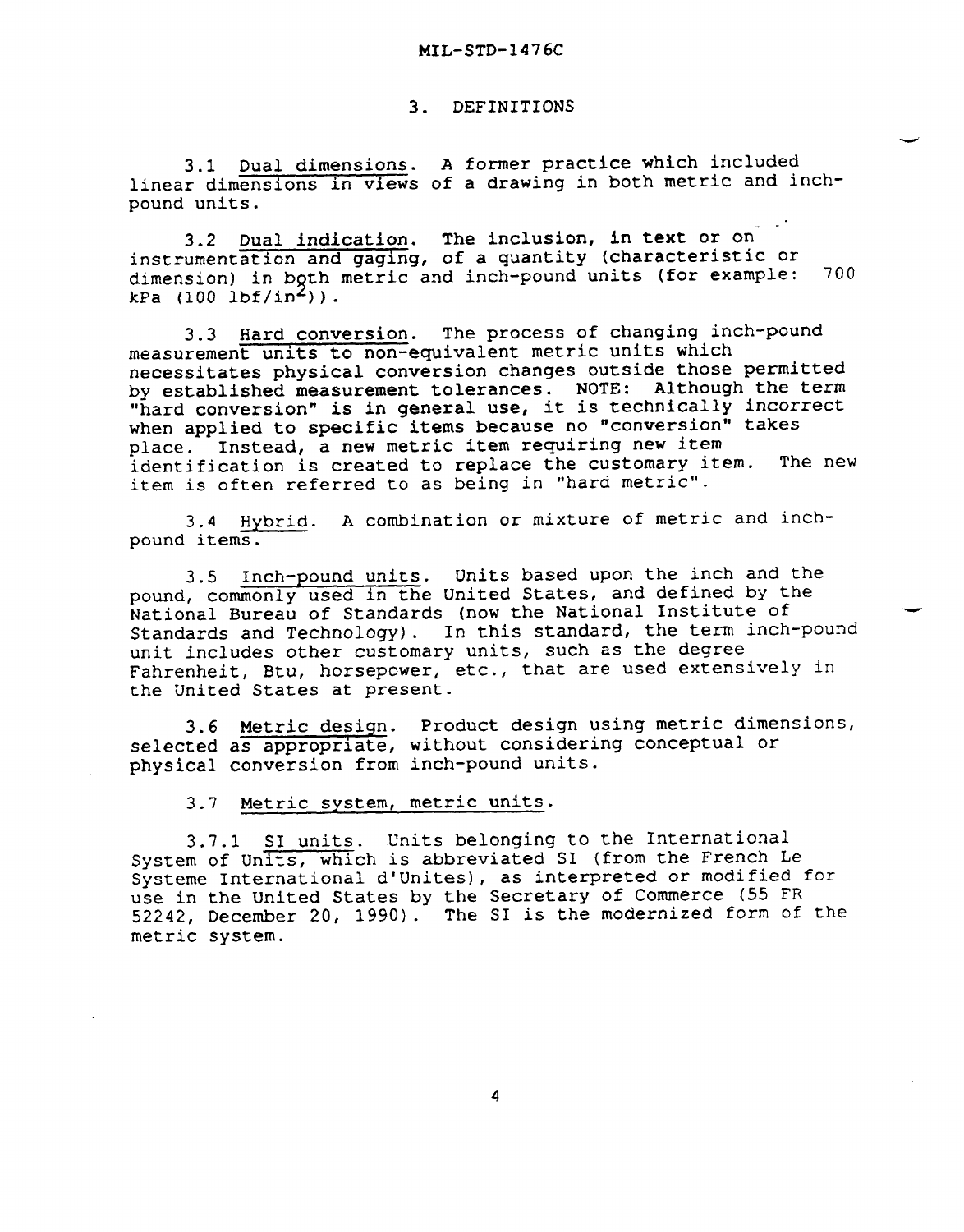3.7.2 Preferred metric units. Preferred metric units for use throughout the Department of Defense are:

a. The S1 units, together with their multiples and sub-multiples;

b. Three other metric units -- the liter, hectare, and metric ton -- that are accepted for use with the SI units because of their practical importance; and

c. A small number of other metric units, listed in FED-sTD-376, that are accepted because of their use in specialized fields.

3.8 Soft conversion. The process of changing inch-pound measurement units to equivalent metric units within the acceptable measurement tolerances without changing the physical configuration. In other words, it is the same both before and after conversion.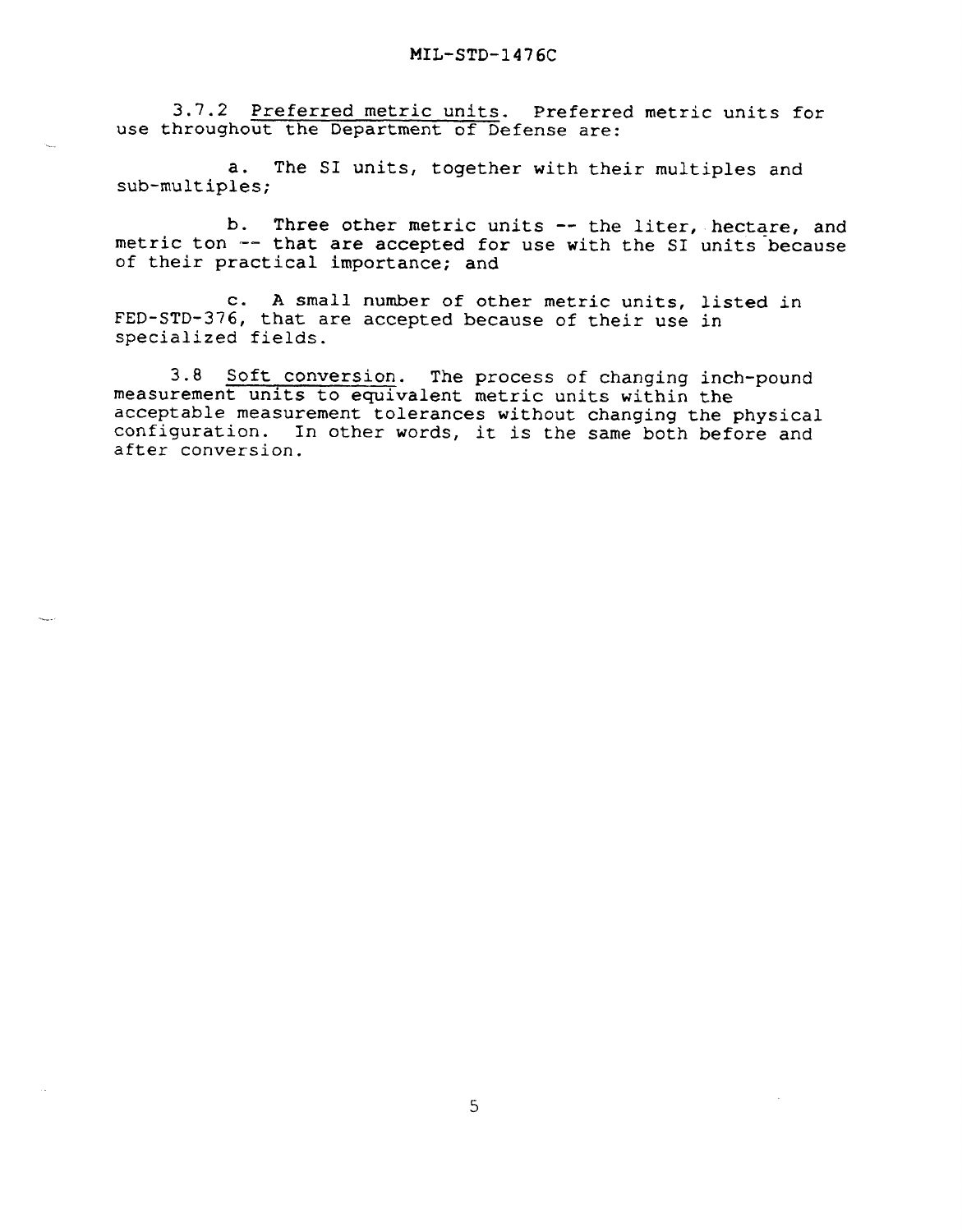# MIL-STD-1476C

### 4. GENERAL REQUIREMENTS

This section is not applicable to this standard.

-

 $\overline{\phantom{0}}$ 

 $\sim 10^4$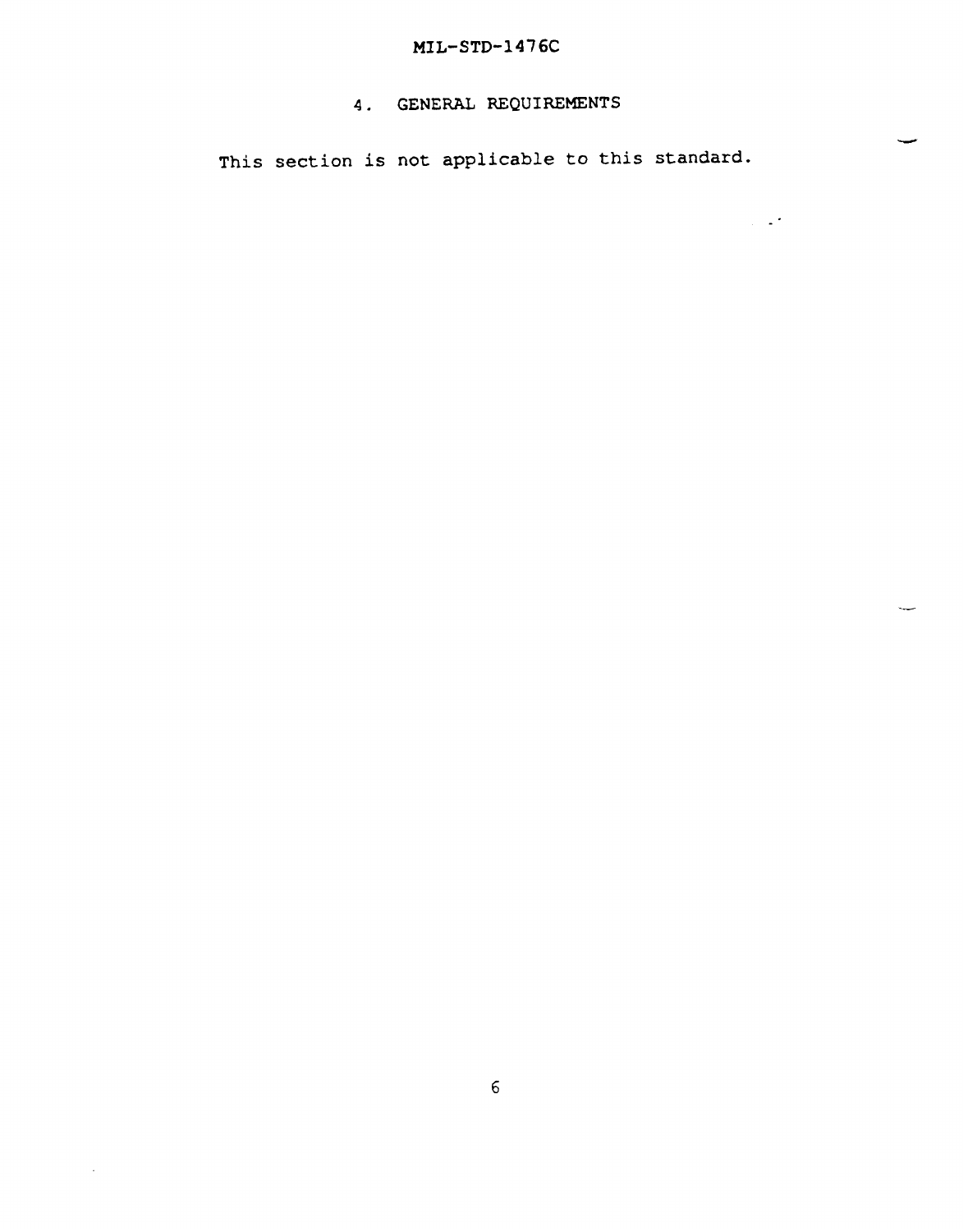#### MIL-STD-1476C

5. DETAILED REQUIREMENTS

5.1 Metric units. Metric units, practices, and usages shall be in accordance with FED-STD-376 and ANSI/IEEE 268.

5.1.1 Preferred units. Unless otherwise specified, the preferred metric units for the commonly-used quantities shall be in accordance with FED-STD-376.

5.2 New design. New items designed under contract shall be of metric design. Hybrid design, however, is acceptable where required to accommodate existing customary items selected in accordance with 5.3. Any U.S. Government or non-Government standard adopted by DOD which establishes preferred metric modular sizes or other design standards shall be used to the maximum practical extent.

5.3 Existing items. Existing items shall be selected for use in accordance with the following guidelines, giving due consideration to interchangeability.

5.3.1 Material sizes. Metric sizes (e.g., sheet, plate, bar, rod, wire, etc.) shall be used when no cost or performance penalty will be incurred, or when additional first cost is justified by other considerations.

5.3.2 Components. Components shall be selected as follows:

a. Items designated as metric items in documents identified in Groups I, II, and 111 of MIL-STD-970.

b. All other items on the basis of lowest life cycle cost, whether metric or inch-pound.

5.3.3 Instrumentation. Unless otherwise specified or required by international agreement, instrumentation and gaging (temperature, pressure, etc.) shall show the indications in metric units. The actual construction of the instrument or gage may be either metric or inch-pound in accordance with 5.3.2.

S.4 Modification of existing inch-pound designs. Unless otherwise specified, the extent to which metric design is required in the modification of existing inch-pound designs shall be determined on an individual case basis, considering technical and economical feasibility or other factors.

5.5 Technical documentation. Technical documentation shall comply with the following:

 $\overline{7}$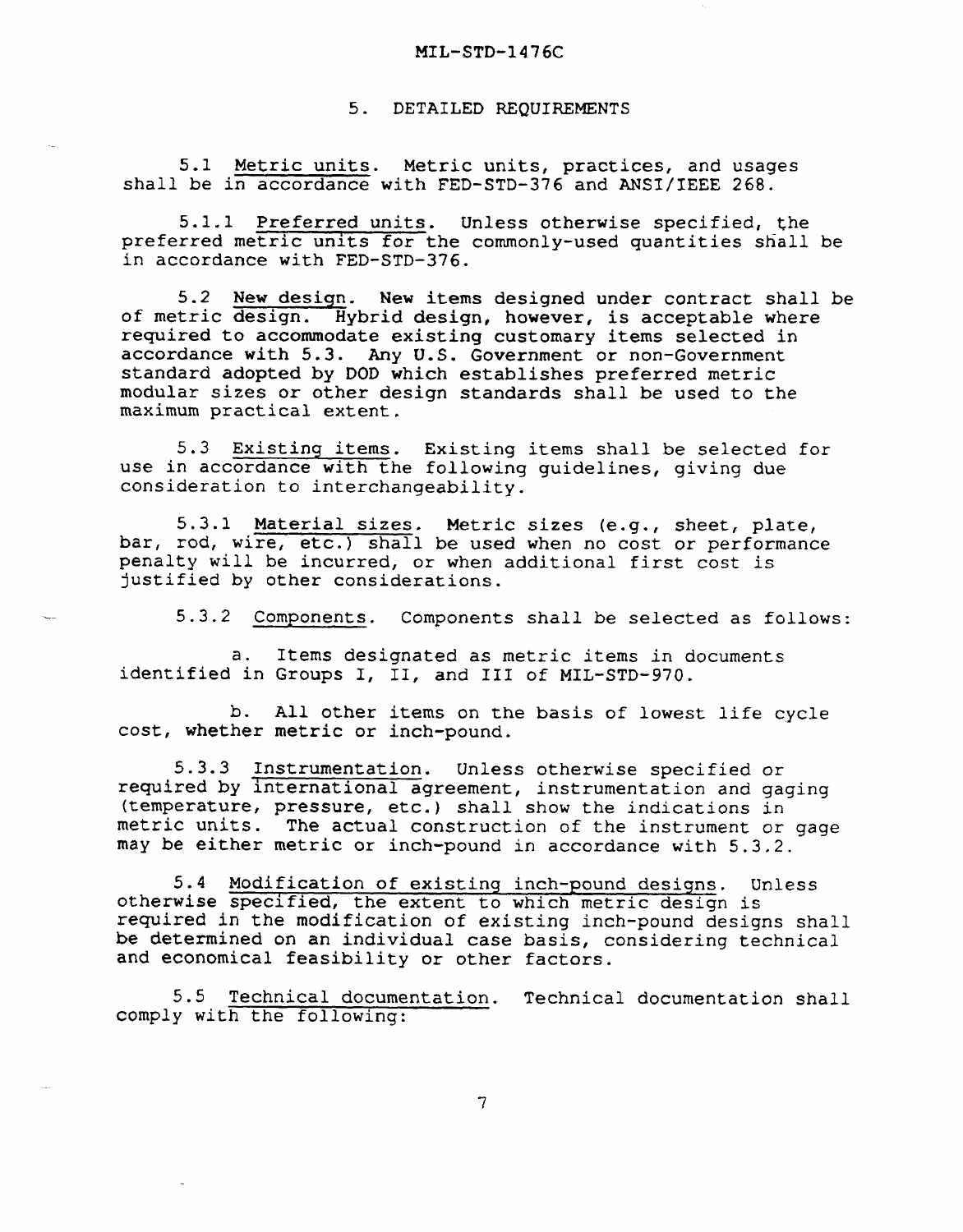-

—

.-

5.5.1 Engineering drawings.

a. New design. Values shall be expressed in metric units.

b. Existing design (includinq control drawings) .. Values shall be expressed in the unit system in which the item or items were designed.

c. Modified design. On new drawings prepared to describe existing inch-pound designs as modified, values describing the modified portion shall be expressed in the measurement units used in designing the modified portion. When metric conversion of any part of the design is required, applicable values shall be expressed in metric units.

d. Dual dimensioning. Dual dimensioning shall not be used, except that if dual dimensioned drawings exist prior to the issue of this standard that are otherwise acceptable they may be used.

e. Dimensioning and tolerancing. Dimensioning and tolerancing shall be in accordance with ANSI/ASME Y14.5M.

5.5.2 Specifications. Specifications prepared shall use the terminology of the unit system in which the item is to be designed.

5.5.3 Other technical data. Technical manuals, test reports, and other technical data shall use the terminology of the unit system in which the item is designed.

5.5.4 Interface devices. Interface features of devices that interface between inch-pound and metric items shall be specified in the system applicable to the item with which it mates. Non-interface features shall be specified in the system applicable to the overall design of the interface device.

5.S.5 Inch-pound and metric equivalents. Unless otherwise specified, the use of both inch-pound and metric equivalents is optional, except as required by 5.5.2, S.5.3, and 5.5-4. When equivalents are included, they shall be specified as follows:

a. Dual indication (see 3.2). The metric value shall be stated first followed by the inch-pound value in brackets. Dual indications shall be permissible on scales or gages of indicators or measuring systems.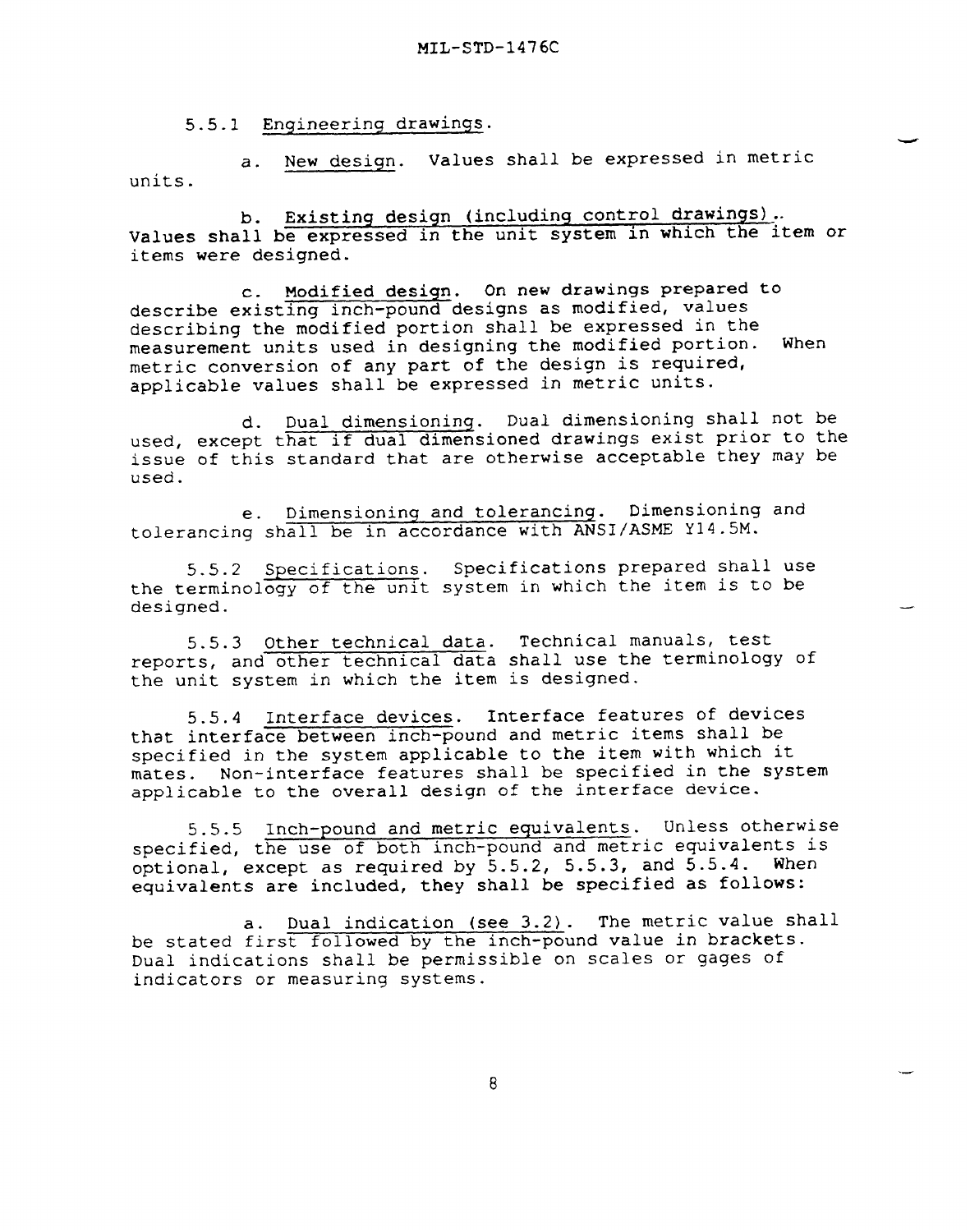b. Tabular form. Unless otherwise specified, table(s) may be included directly on the drawing or document. It shall translate all required values from one system of units to the other in ascending or descending order.

5.5.6 Metric identifier. A metric identifier, that is the word "METRIC", preferably enclosed in a rectangle, shall be placed on the field of the drawing near the title block on the first sheet. On other technical data, it shall be located in the vicinity of the document number. Lettering size shall be approximately the same as the drawing or document number.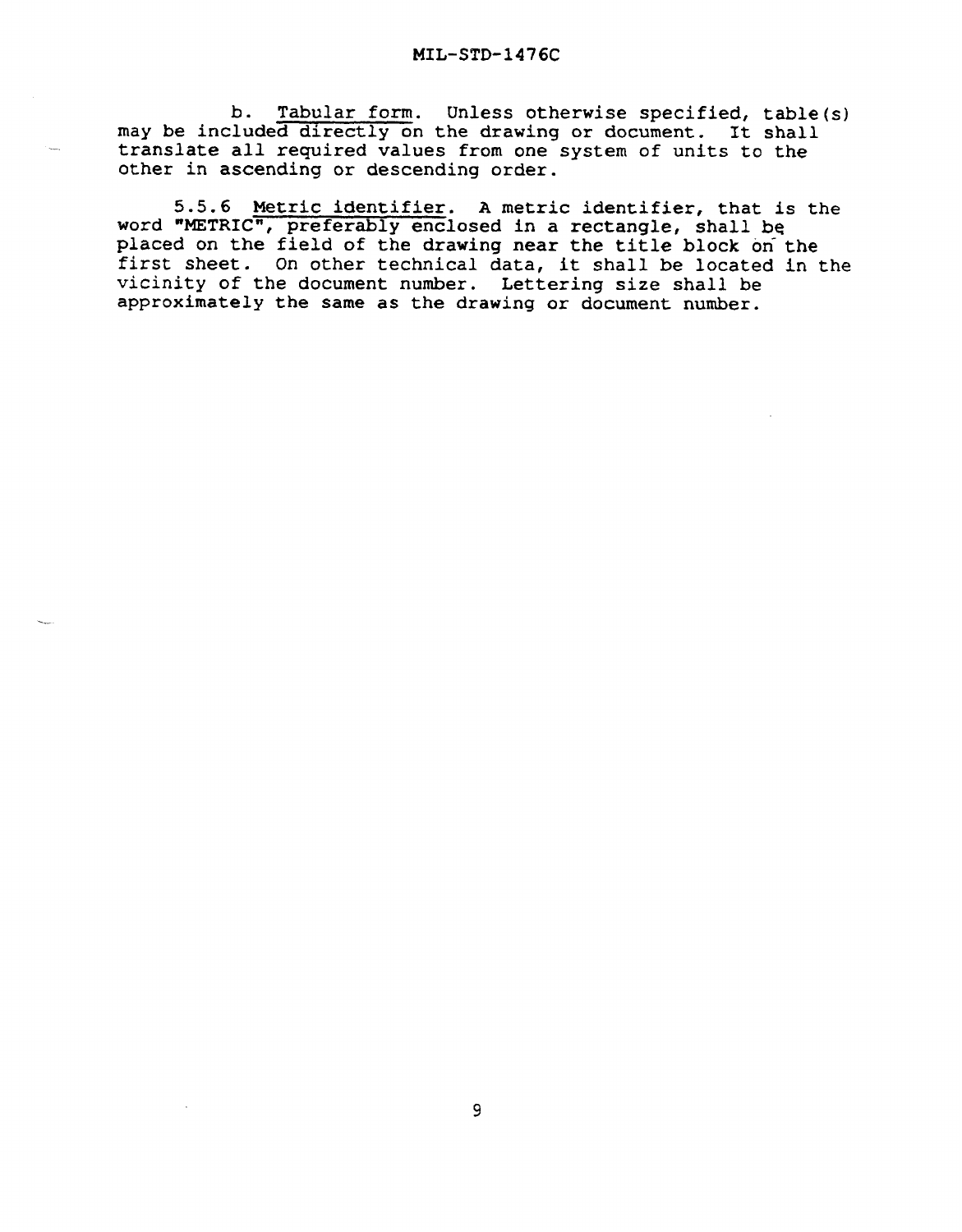### 6. NOTES

(This section contains information of <sup>a</sup> general or explanatory nature that may be helpful, but is not mandatory.)

6.1 Intended use. This standard is intended to be referenced as a guide for applying metric measurements in new design and accompanying documentation.

6.2 Issue of DODISS. When this standard is used in acquisition, the applicable issue of the DODISS must be cited in the solicitation (see 2.1.1 and 2.2) .

6.3 Subject term (keyword) listing.

Hybrid International Bureau of Weights and Measures Le Systeme International d'Unites Metrication

6.4 Changes from previous issue. Marginal notations are not used in this revision to luckers. with respect to the previous issue due to the extensiveness of the changes.

Custodians: Army - MI Navy - SH Air Force - 11 Review activity: Army - AV<br>Air Force: 12, 13, 15, 17, 19, 30, 45, 68, 69, 70, 71, 80/ 82, 84, 85, 99 DLA - GS User activity:  $\text{Navy}$  -  $\text{YD}$ Air Force - 90

Preparing activity:  $Army - MI$ (Project MISC-0159) --